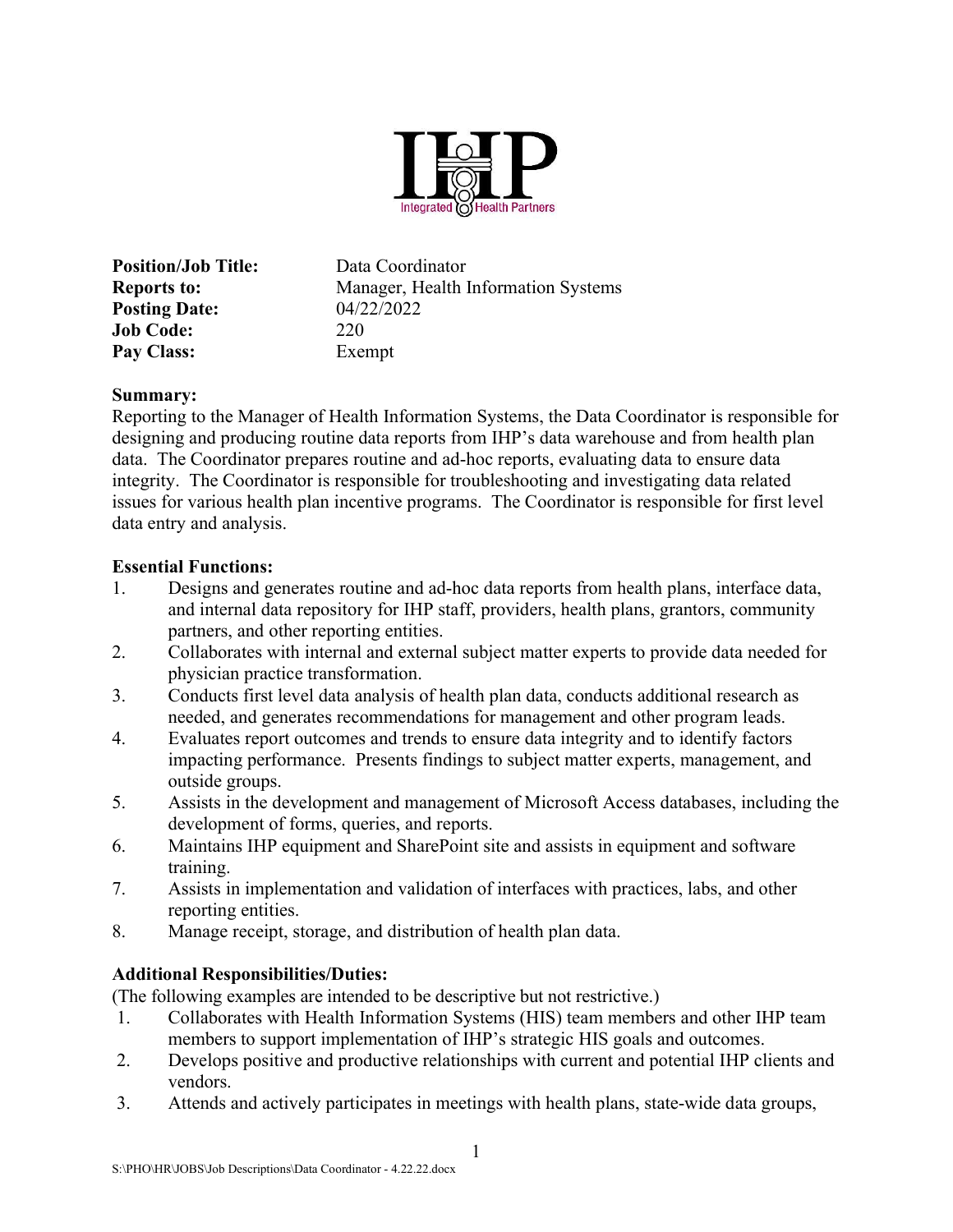and internal workgroups.

- 4. Presents data at select IHP meetings.
- 5. Participates fully as a member of the HIS team, including participating in culture development and building a strong team for delivering IHP's mission.
- 6. Demonstrates commitment to providing outstanding customer service in a manner that is reflective of IHP's mission, vision, values, organizational context, code of conduct, and customer service standards.
- 7. Identifies opportunities for continuous improvement, develops related plans of action, and implements process and documentation improvements.
- 8. Committed to continuing professional development.
- 9. Maintains a working knowledge of applicable Federal, State and local laws and regulations, IHP's Compliance Program & Code of Conduct as well as other policies and procedures, in order to ensure adherence in a manner that reflects honest, ethical and professional behavior.
- 10. Performs related duties as assigned.

# Education/Experience

Required Education and Experience:

- 1. Bachelor's degree in information technology, mathematics, business or related field or in another field with requisite experience required.
- 2. One year of related professional experience, including a strong working knowledge in database development, data connectivity, data analysis or a related field.
- 3. Must be proficient in Microsoft Excel and Access.
- 4. Experience and/or ability to work with diverse populations.

## Preferred Education and Experience:

- 1. Experience working in health care.
- 2. Experience working with SharePoint and Tableau.

# Professional Competencies, Licensure/Certification, Etc.:

| Competencies:                                   |
|-------------------------------------------------|
| Communication                                   |
| Interpersonal skills                            |
| Customer relations skills                       |
| Computer skills                                 |
| Microsoft Excel, Word, Access                   |
| Demonstrate and maintain high level of accuracy |
| Accurately type 45-60 words per minute          |

Analytical skills Grammar and spelling skills Problem solving skills Organizational skills Intermediate-Advanced math skills Time management skills Conflict resolution skills

## Licensure/Certification: N/A

## Other Requirements:

For the health and safety of our workforce and our community, all employees of Integrated Health Partners are required to be fully immunized for COVID-19.